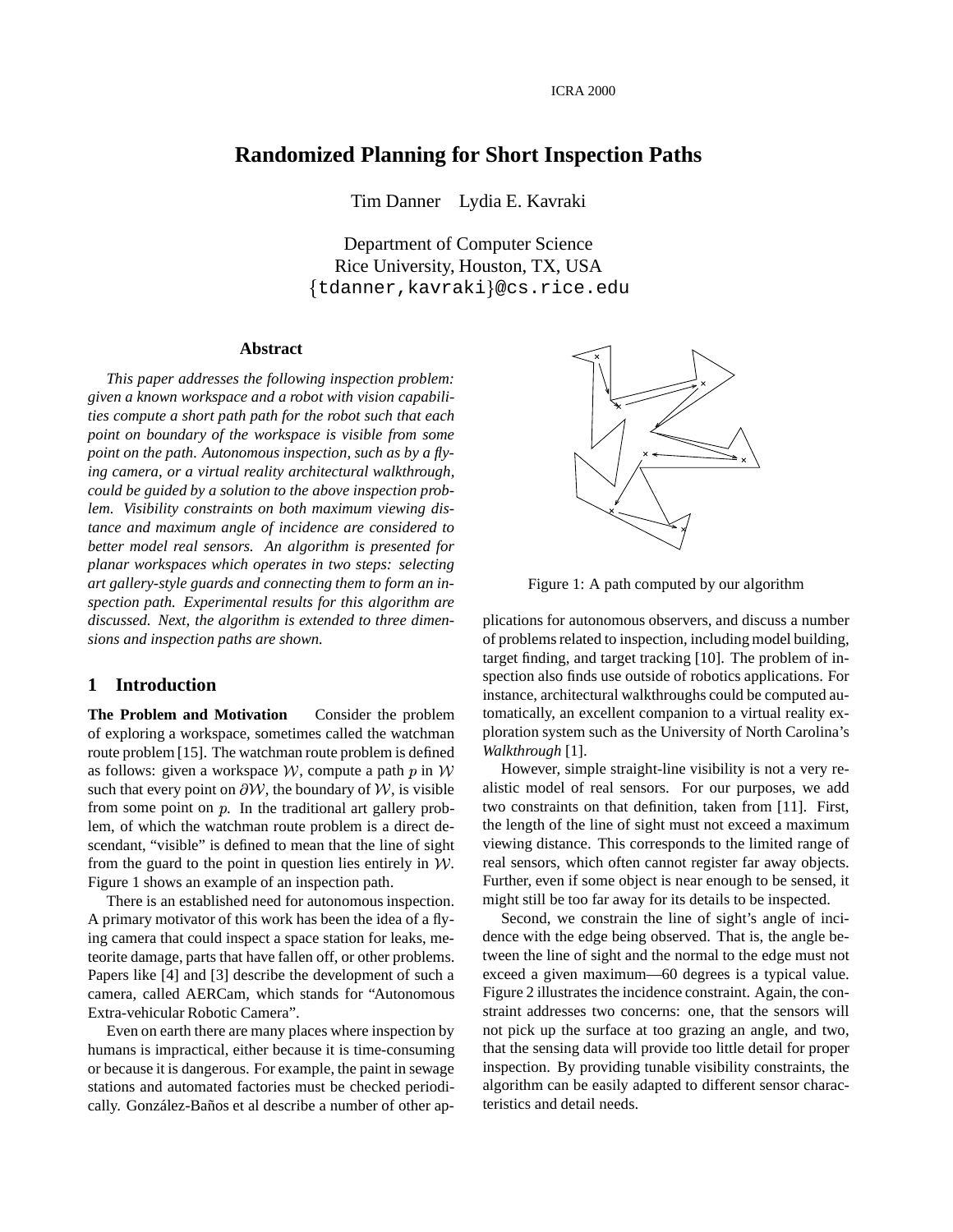

Figure 2: The incidence constraint:  $\theta \leq \theta_{max}$ 

**Related Work** Finding the shortest watchman route, even without constraints on visibility, is not easy. Chin and Ntafos, who defined the problem, gave an  $O(n^4)$  algorithm for solving it in simple polygons [2], but showed in the same paper that it becomes NP-hard in polygons with holes, even if those holes are restricted to be convex or orthogonal. For a practical algorithm to inspect general polygonal regions, an approximating or randomized algorithm is needed.

Excellent work has been done in the area of exploring unknown polygons. By definition, a route which completely explores an unknown polygon is a watchman route. A competitive approximation algorithm for this problem was presented by Hoffmann et al in [12]. The competitive factor is 26.5. This is impressive because the path this algorithm computes *online* is within a constant factor of the length of the best possible route. However, this only works in simple polygons and with unconstrained visibility.

González-Baños and Latombe described the model of constrained visibility we use [11]. Their work is in exploring an unknown workspace with discrete sensing events rather than continuous sensing over the entire path. They present an algorithm for determining the "next best view", which is where the robot should go next to best expand the known portion of the border. We expand on this work by optimizing the paths found for length rather than earliest learning, and by extending it to three dimensions.

For the case of unconstrained visibility and discrete sensing, Ghosh and Burdick give an algorithm for exploring an unknown polygon with a bounded number of sensing operations [9].

**Organization of this paper** This paper is organized as follows. Section 2 describes our algorithm for inspecting a 2D workspace. Subsection 2.3 covers the experimental results obtained with that algorithm. The extension to three dimensions is introduced in Section 3, and preliminary results with that method are covered in Subsection 3.3. Finally, Section 4 ends the paper with a short discussion of possible future directions.

## **2 Two-Dimensional Inspection**

For many types of mobile robots, an inspection path computed with a two-dimensional model of the workspace is sufficient. Such a path would allow the robot to see all of the walls as shown on the floor plan, but not necessarily all of the shelves, ceiling features, etc. For other purposes, it will be necessary to consider the third dimension as well this will be covered later.

The implementation supports computation of inspection paths in polygons with holes, which makes it easy to inspect either the interior or exterior of the workspace. By default, the interior is inspected. If an exterior inspection is desired, wrap the workspace in an enclosing rectangle and mark that rectangle as already guarded so that it will not influence guard selection.

In real-world systems, sensing is a time-consuming operation. For inspection purposes, it may also be necessary to perform a detailed analysis on the data acquired by the sensors. Therefore, it makes sense to identify at which points on the inspection path it is actually necessary to perform the sensing operation. In light of this, our algorithm divides the path computation into two parts: solving an art gallery problem to choose a set of sensing locations (guards), and connecting those locations with a short path.

#### **2.1 Selecting the Guards**

Selecting a true minimal set of art gallery guards has been shown to be an NP-hard problem, even in simple polygons [15]. To model real environments, it is necessary to handle holes, but this makes the problem even harder. To deal with these issues, we opt for a randomized approach. González-Baños and Latombe provide a suitable randomized, incremental algorithm in [11], on which this work is built.

The algorithm proceeds as a loop. At each iteration, a point p on the border  $\partial W$  of the workspace W which is not yet guarded is selected at random. A balanced tree is used to keep track of which sections of the border are guarded by points already selected, and this data structure is kept as compact as possible by merging adjacent segments with the same status. The region which can see  $p$  is constructed (this is equivalent to the region  $p$  can see), clipped to the range constraint, then clipped again to the incidence constraint.  $k$  potential guard points are chosen at random from this region, and each of these samples is evaluated as a potential new guard. The sample which can guard the most new length of border is retained as a guard and the border representation is updated to reflect the new guarded portion. The loop repeats until all of the border is guarded.

The unguarded portion of the workspace border decreases monotonically at each iteration of the loop, because the randomly selected point  $p$  is unguarded as a precondition of the loop, and is guarded as a post-condition. This ensures termination. However, under incidence constraints, environments with sharp interior angles may require a disproportionately large number of guards, which may be very hard to place. Small corners may be very hard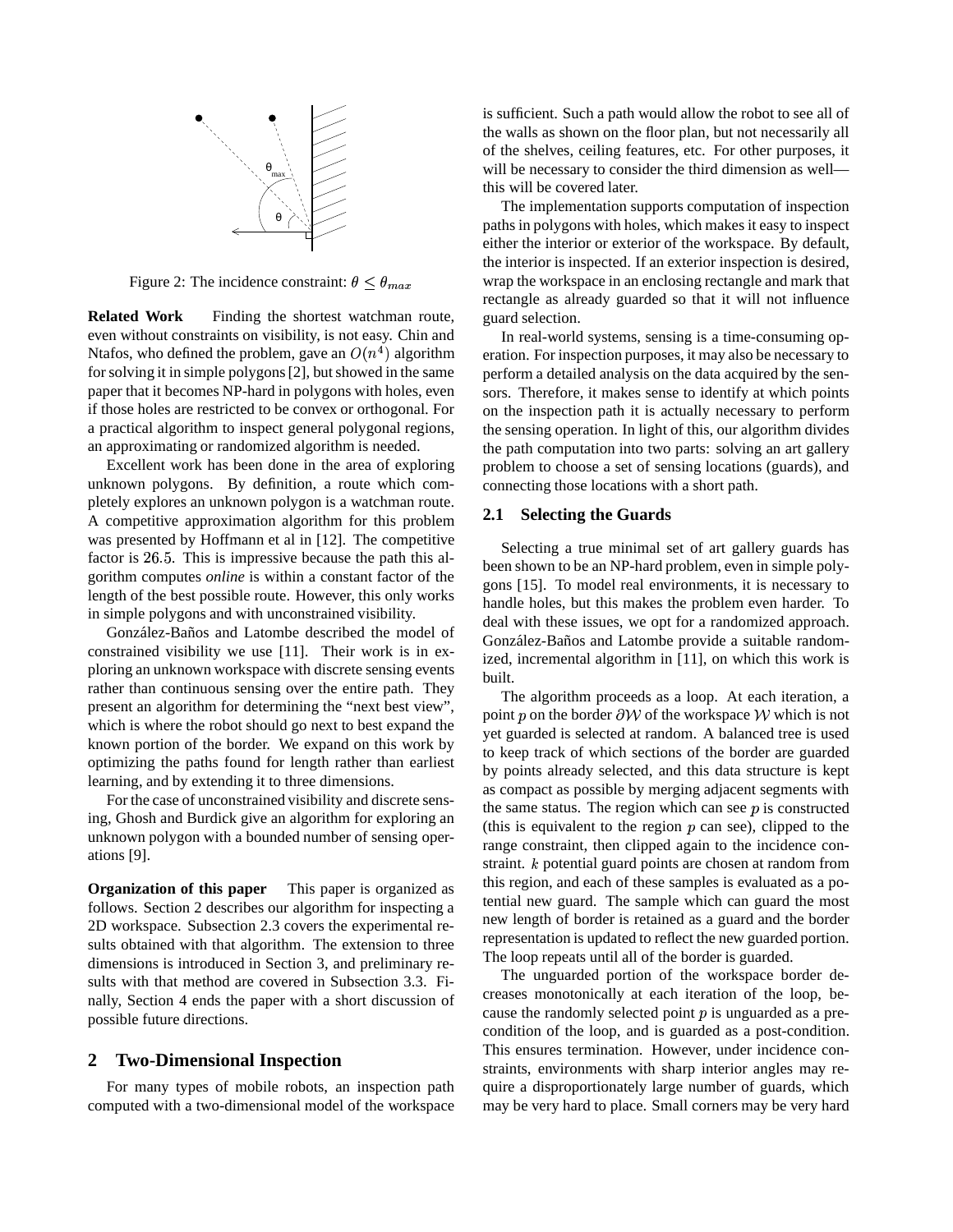to completely inspect because only a very small area can see the necessary parts. This algorithm performs poorly in such cases, but since the algorithm is incremental, it can be stopped early—for example, when 98% of the space has been inspected.

#### **2.2 Connecting the Guards**

Once the guards have been selected, it is necessary to find an order to visit them. Since a set of  $n$  points can be visited in  $n!$  orders, the naïve algorithm will definitely not work. By connecting the guards in a graph, graph algorithms can be brought to bear on the problem. When viewed this way, the problem of finding an order for the guards can be recast as a Traveling Salesman Problem, which is known to be NP-complete in general graphs [8].

**Approximation to TSP** Fortunately, for graphs with edge weights that obey the triangle inequality,

$$
d_{a\to b}+d_{b\to c}\geq d_{a\to c},
$$

there is a simple approximation to the traveling salesman problem which produces solutions no longer than twice the true optimal length. The triangle inequality holds for graphs arising from  $\mathbb{R}^2$  or  $\mathbb{R}^3$ , which a graph of the guards would, and this approximation can be made to work.

In a graph whose edge weights obey the triangle inequality, a pre-order walk of a minimum spanning tree has total length less than or equal to twice the weight of a shortest Traveling Salesman tour [5]. However, the traveling salesman problem is defined for complete graphs (which Figure 3 is not), and the bound on this approximation only holds for complete graphs.

**The shortest paths graph** The graph we have chosen to use, which we call the *shortest paths graph*, consists of one node for each guard and one edge for each pair of guards. To each edge  $(i, j)$ , a weight is assigned which is equal to the length of the shortest collision-free path from  $i$  to  $j$ . 2.3 This may be a straight-line, or it may be more complex to avoid obstacles.

If the workspace is connected (that is, all parts are reachable from all other parts), the shortest paths graph will be complete. Since an inspection path cannot exist in a disconnected workspace, the assumption that the shortest paths graph will be complete is a reasonable one.

The triangle inequality property of the edge weights follows immediately from the fact that the shortest paths graph is composed of shortest paths: if  $d_{a\rightarrow b} + d_{b\rightarrow c}$  is less than  $d_{a\rightarrow c}$ , then the edge from a to c must not actually be a shortest path. Therefore, the shortest paths graph is suitable for the minimum spanning tree-based approximation to TSP.

Computing a shortest path between two points in two dimensions is straightforward [14]. For our purposes, it



Figure 3: A workspace-guard roadmap (2 guards). It is not complete and it is not suitable for the approximation to TSP.

will be done with a simple search in another graph, the *workspace-guard roadmap*, which is illustrated in Figure 3. The workspace-guard roadmap has one node for each vertex in the border of the workspace,  $\partial W$ , and one node for each guard. Hence it includes the workspace visibility graph as defined in  $[14]$ . It has an edge between a pair of nodes i and  $j$  if and only if the straight-line path from  $i$  to  $j$  does not intersect any obstacles. The weight of an edge  $(i, j)$ , if collision-free, is just the distance from  $i$  to  $j$ .

**Optimizing graph building** Because generating a complete graph of *n* nodes would yield  $n^2$  edges, a shortcut for building the workspace-guard roadmap, and hence the shortest paths graph, is desirable. To keep the graph connection step sub-quadratic, when the sum of the number of guards and the number of vertices in  $\partial W$  is large, only nearby points are connected. This is accomplished by dividing the workspace into a regular rectangular grid such that the average number of points per cell is some small number, on the order of 10. Then connection is performed in a moving 3-by-3 window. For example, if the grid is 5-by-5, there will be 9 connection steps, one centered on each cell except the border cells. Since a minimum spanning tree only uses short edges, the effect of this approximation on the final path should be minimal, even though it reduces the number of calls to shortest-path from  $O(n^2)$  to  $O(n)$ .

#### **2.3 Experimental Results**

We implemented the algorithm described above in C++ with the LEDA toolkit version 4.0.

Three examples here show paths generated by the code in polygons of various complexity. Figures 4 and 5 are actually instances of the Hilbert polygon as generated by LEDA. All times were taken on a PC with an AMD Athlon CPU at 600MHz and 128MB of system memory. The software is compiled with gcc 2.95, and linked against LEDA 4.0. In Figure 4, the incidence constraint is 60 degrees, and the distance constraint was not set. The 23 guards were selected in 1.6 seconds and connected in 0.5 seconds. In Figure 5, neither constraint was set (this makes the problem somewhat simpler). The 165 guards were selected in 278.9 seconds, and connected in 190.3 seconds. Finally, in Figure 6, the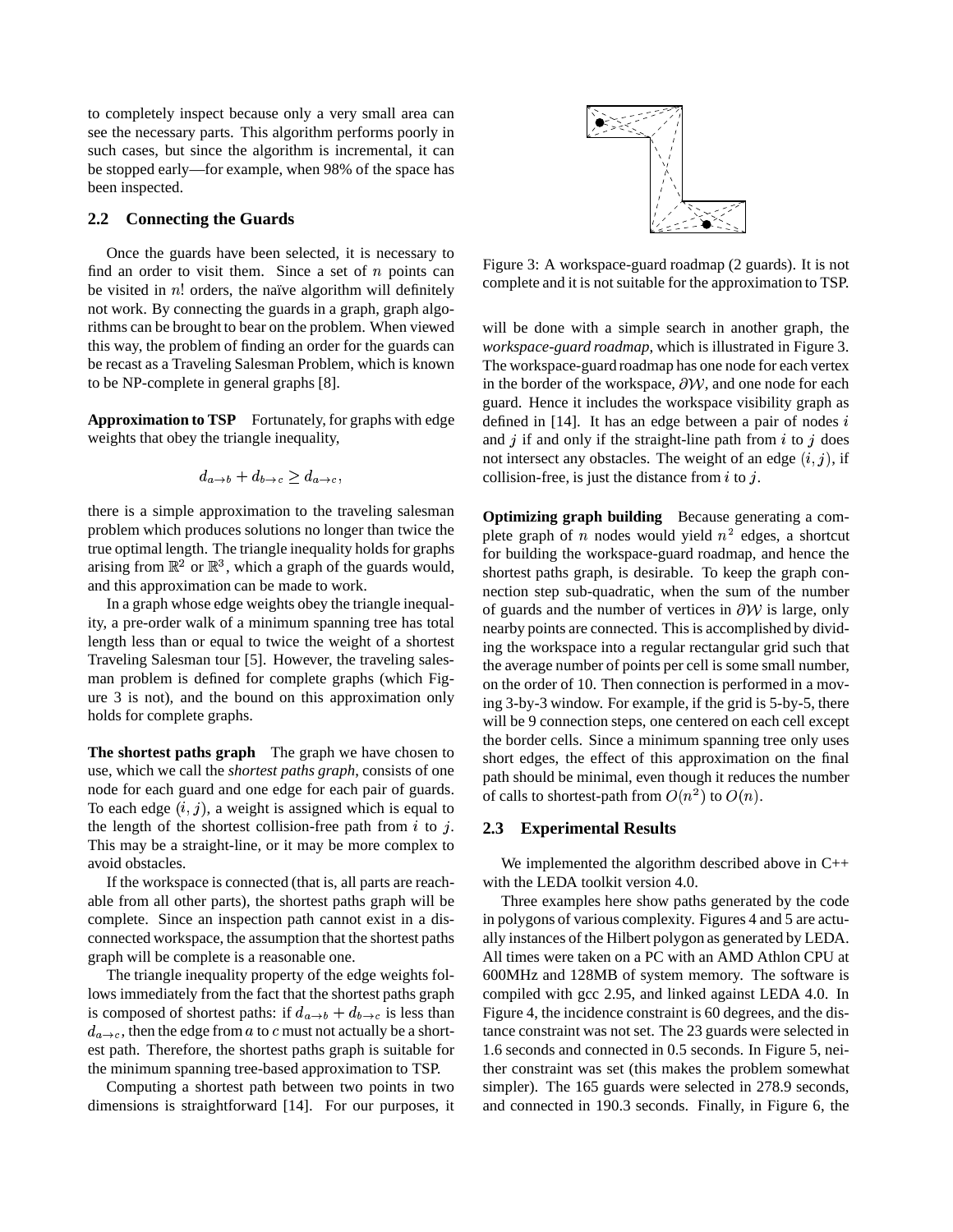

Figure 4: A simple workspace with a 60 degree maximum incidence

incidence constraint was 50 degrees, and the distance constraint was set to about half of the length of one of the side corridors. It took 1.97 seconds to choose the 56 guards and 0.41 to connect them.

Profiling revealed that most of the computation time, especially in complex workspaces such as in Figure 5 is spent computing visibility polygons, because the sweep ray visibility algorithm is  $O(n \log n)$  in the complexity of the workspace [6], and it must be called to evaluate each potential guard. Speeding this process significantly would improve the execution time. By taking advantage of the maximum range constraint and not considering workspace features which are far away, this should be possible in the future.

There was some debate as to whether the randomized guard selection procedure should be replaced by one based on a regular grid of points. In that approach, a grid would be imposed on the workspace, and greedy set coverage would be used to choose a subset of those points which could guard the whole space. This is similar to the first algorithm described in [11].

While there are advantages to deterministic algorithms with very predictable performance, this grid-based approach performs quite poorly. Irregular spaces or restrictive sensor limitations typically require the grid to be refined many times, until thousands of grid points are created to find the 20 or 30 that can cover the border of the space. To solve the problem in Figure 6, our implementation of this grid algorithm needed over 200 seconds.

### **3 Three-Dimensional Inspection**

While an inspection path for a collection of rooms computed using a two-dimensional approximation of a real environment will do for a gross scan of the real workspace, a proper inspection path must be computed based on the



Figure 5: A large, complicated example (1026 edges)



Figure 6: An environment with narrow corridors

true three-dimensional workspace. For more fully threedimensional tasks, such as inspection of a space station, a two dimensional approximation is essentially useless. The two constraints on visibility, maximum distance and maximum incidence, remain the same in three dimensions. The general algorithm explained above will work largely unchanged in three dimensions. The primary difficultly is that the sweep ray visibility algorithm used in two dimensions does not extend easily to three.

### **3.1 Selecting the Guards**

To use the guard selection algorithm as is in three dimensions, visibility volume computation would be needed for two purposes: to determine what portion of the surfaces of the environment a given point can see, and to determine the region to sample for potential guards for a point on the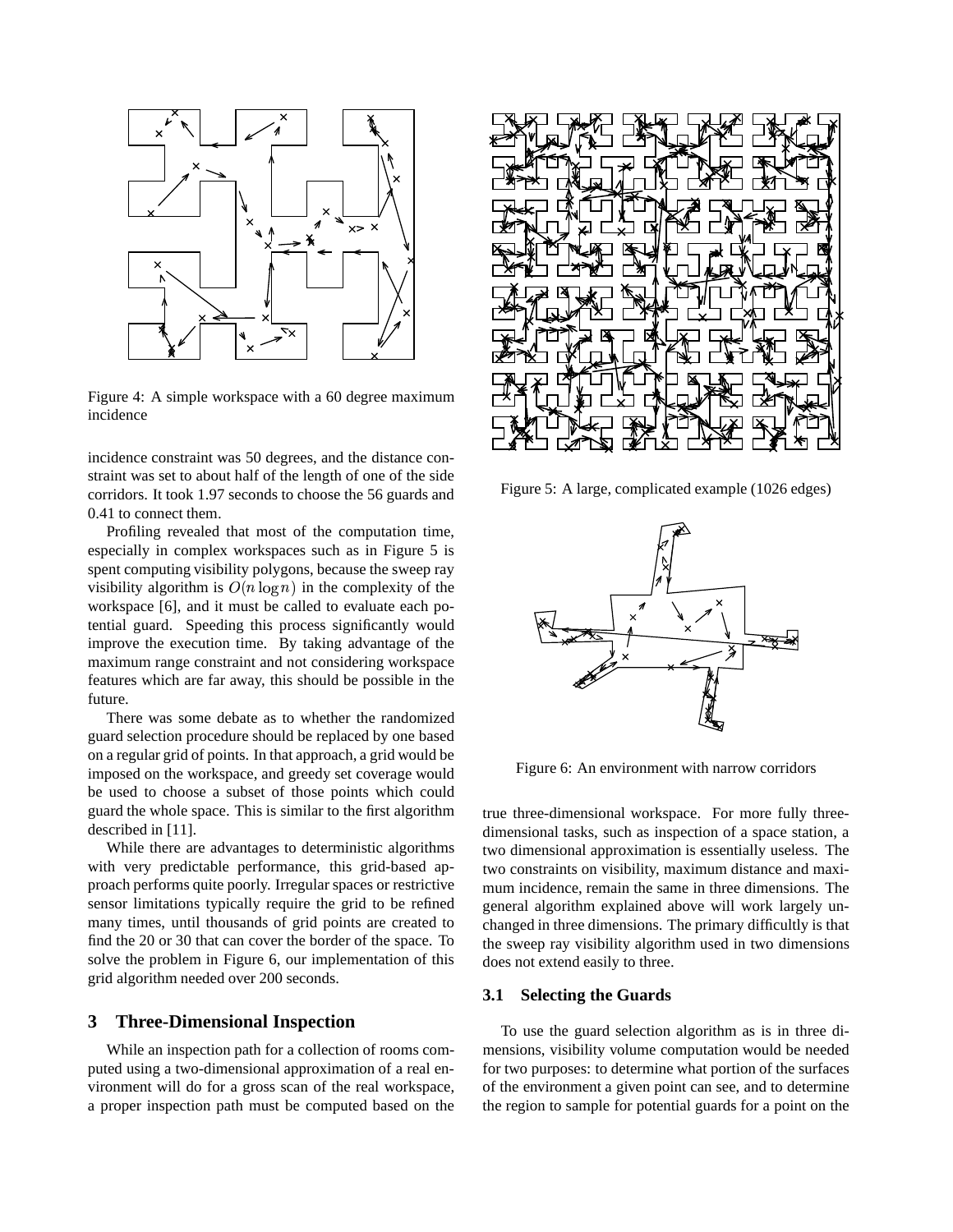

Figure 7: A circular dependence; the shown triangles have no front-to-back order

border. In the two dimensional case, these two purposes were served by the same visibility polygon algorithm. In three dimensions, they can be treated separately, and doing so will allow us to avoid explicitly computing visibility volumes.

In the first case, what is really needed is a simple enumeration of the visible surfaces, similar to what is used in graphics. This process is detailed later in this section.

In the second case, it is only necessary to select random points in the intersection of the visibility polyhedron, the sphere with radius  $d_{max}$  that results from the distance constraint, and the infinite cone with angle  $2 \times \theta_{max}$  which results from the incidence constraint. The intersection of the sphere and the cone is easy to compute and sample. Each of these sample points needs to be tested to see if they lie in the visibility polyhedron by checking the line segment from the border sample point  $p$  to the sample for intersection with the various obstacles. Since the two functions of the visibility polyhedron in this algorithm can be fulfilled without an explicit representation, the problem of computing one can be avoided.

**Visible Surface Determination** To determine the effectiveness of a potential art gallery guard, it is necessary to determine what obstacle surfaces are visible from the guard's position, subtract from those surfaces the portion that is visible from already-selected guards, and compute the total area remaining.

Clearly the face closest to the observer is completely visible, and the next closest face is also completely visible, except for any part which might be occluded by the first polygon. This suggests an algorithm which iterates over the faces in front to back order, with each face clipping those behind it. Such an algorithm faces three hurdles: determining the front to back order, resolving circular conflicts such as in Figure 7, and employing a data structure to represent what part of each face is still visible. In a polyhedral environment, the visible portion of any given face can be represented as a set of one or more disjoint polygons, possibly with holes. This data structure will need to support subtracting polygons from it and computing the remaining area. Alternatively, a conservative approximation could be made by breaking each face into small pieces and consider-



Figure 8: An inspection path for two cubes

ing each piece either completely visible or not visible.

The problems relating to the front to back order are welladdressed by the binary space partitioning (BSP) tree [7]. In building a BSP tree, circular occlusion conflicts are resolved by splitting polygons as necessary. Once built, the BSP tree can be used to generate provide front to back orderings from any point in linear-time. For our implementation, we chose to use the BSP tree to solve these problems.

#### **3.2 Connecting the Guards**

The procedure for connecting the guards in two dimensions will work largely unchanged. In the plane, obstacle vertices can be used to compute optimal shortest paths, but there is no easy analog to this procedure in three dimensions [14]. Instead of augmenting the guard roadmap with workspace vertices to obtain the workspace-guard roadmap, random points in the free space are chosen, in a manner similar to probabilistic roadmaps [13].

### **3.3 Preliminary Results**

There is an early implementation of this algorithm, using the conservative approximation to visibility described above. The paths shown in Figures 8 and 9 were generated with that implementation. The black lines represent the computed paths, and the gray dots represent the locations where a sensing operation must take place.

Figure 8 is a path to inspect a pair of simple unit cubes in a workspace which extended ten units beyond the bounding box of the cubes in each direction. The incidence maximum was  $\pi/4$ , and the distance constraint was 3. The path was computed in 8.7 seconds. All times for the 3D implementation were taken on the same PC (Athlon 600) as in Section 2.3.

Figure 9 is a path to inspect 4 cubes and 3 tetrahedra. The incidence and distance constraints were the same as in the single cube case, and the path was computed in 72 seconds.